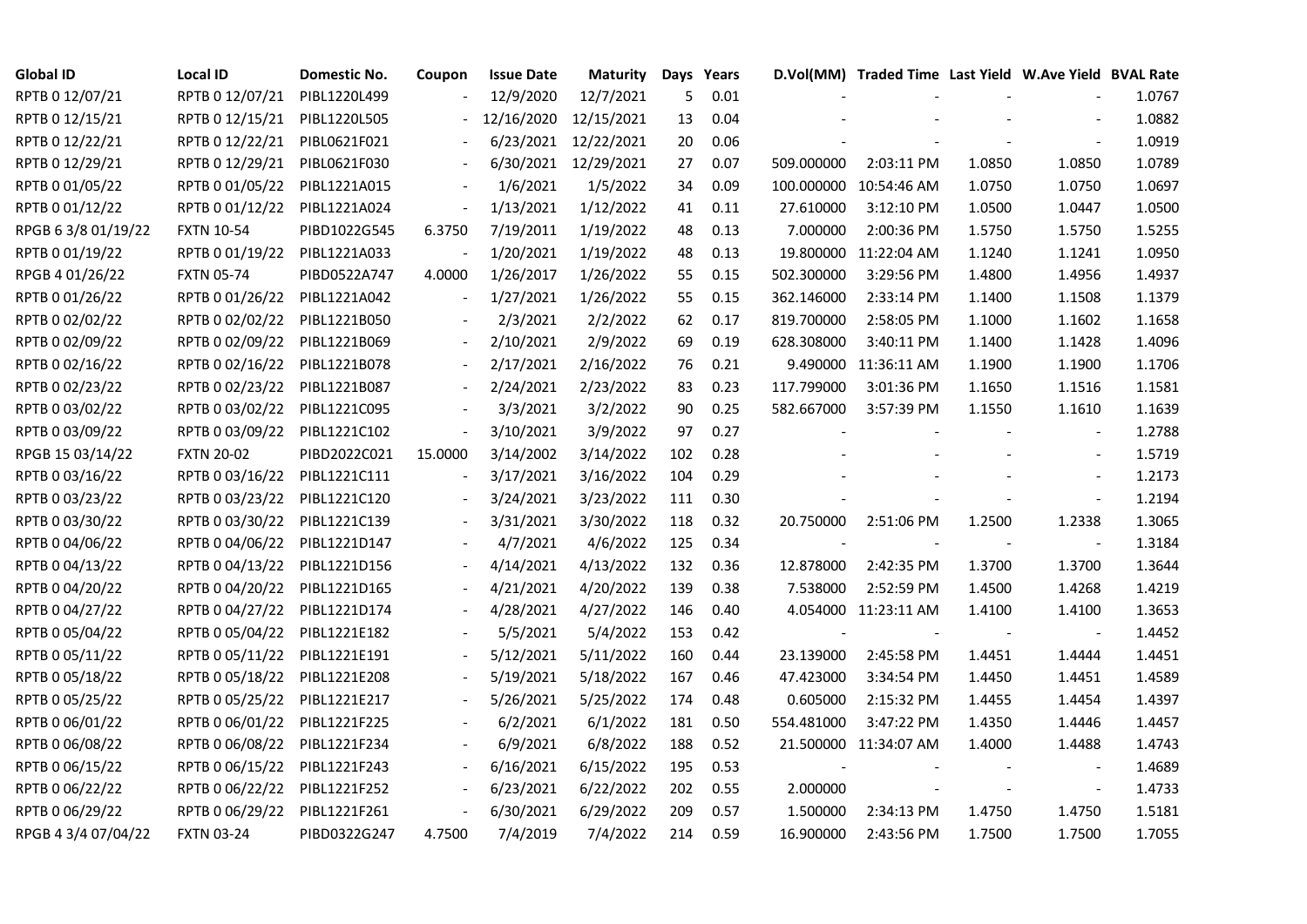| <b>Global ID</b>     | Local ID          | Domestic No. | Coupon                   | <b>Issue Date</b> | <b>Maturity</b> |     | Days Years |             | D.Vol(MM) Traded Time Last Yield W.Ave Yield BVAL Rate |        |                          |        |
|----------------------|-------------------|--------------|--------------------------|-------------------|-----------------|-----|------------|-------------|--------------------------------------------------------|--------|--------------------------|--------|
| RPTB 0 07/06/22      | RPTB 0 07/06/22   | PIBL1221G279 |                          | 7/7/2021          | 7/6/2022        | 216 | 0.59       |             |                                                        |        |                          | 1.5175 |
| RPTB 0 07/13/22      | RPTB 0 07/13/22   | PIBL1221G288 |                          | 7/14/2021         | 7/13/2022       | 223 | 0.61       | 23.373000   | 2:31:41 PM                                             | 1.4750 | 1.4818                   | 1.5111 |
| RPTB 0 07/20/22      | RPTB 0 07/20/22   | PIBL1221G297 |                          | 7/21/2021         | 7/20/2022       | 230 | 0.63       |             |                                                        |        | $\blacksquare$           | 1.5447 |
| RPTB 0 07/27/22      | RPTB 0 07/27/22   | PIBL1221G304 |                          | 7/28/2021         | 7/27/2022       | 237 | 0.65       |             | 50.000000 10:35:02 AM                                  | 1.5250 | 1.5250                   | 1.5250 |
| RPGB 4 7/8 08/02/22  | <b>FXTN 10-56</b> | PIBD1022H562 | 4.8750                   | 8/2/2012          | 8/2/2022        | 243 | 0.67       |             |                                                        |        | $\sim$                   | 1.9311 |
| RPTB 0 08/03/22      | RPTB 0 08/03/22   | PIBL1221H312 |                          | 8/4/2021          | 8/3/2022        | 244 | 0.67       | 36.100000   | 2:18:56 PM                                             | 1.5000 | 1.5302                   | 1.5424 |
| RPTB 0 08/10/22      | RPTB 0 08/10/22   | PIBL1221H321 |                          | 8/11/2021         | 8/10/2022       | 251 | 0.69       | 1.512000    | 2:37:29 PM                                             | 1.5500 | 1.5500                   | 1.5456 |
| RPTB 0 08/17/22      | RPTB 0 08/17/22   | PIBL1221H330 |                          | 8/18/2021         | 8/17/2022       | 258 | 0.71       |             |                                                        |        | $\overline{\phantom{a}}$ | 1.5522 |
| RPTB 0 08/24/22      | RPTB 0 08/24/22   | PIBL1221H349 |                          | 8/25/2021         | 8/24/2022       | 265 | 0.73       | 1.000000    | 2:42:14 PM                                             | 1.5650 | 1.5650                   | 1.5532 |
| RPTB 0 08/31/22      | RPTB 0 08/31/22   | PIBL1221I357 |                          | 9/1/2021          | 8/31/2022       | 272 | 0.75       | 25.100000   | 2:54:53 PM                                             | 1.5000 | 1.5000                   | 1.5640 |
| RPTB 0 09/07/22      | RPTB 0 09/07/22   | PIBL12211366 | $\overline{\phantom{a}}$ | 9/8/2021          | 9/7/2022        | 279 | 0.76       |             |                                                        |        | $\blacksquare$           | 1.5757 |
| RPGB 4 3/4 09/13/22  | <b>FXTN 10-57</b> | PIBD1022I570 | 4.7500                   | 9/13/2012         | 9/13/2022       | 285 | 0.78       |             |                                                        |        | $\blacksquare$           | 2.0262 |
| RPTB 0 09/14/22      | RPTB 0 09/14/22   | PIBL1221I375 |                          | 9/15/2021         | 9/14/2022       | 286 | 0.78       | 5.040000    | 2:26:17 PM                                             | 1.5350 | 1.5350                   | 1.5834 |
| RPTB 0 09/21/22      | RPTB 0 09/21/22   | PIBL1221I384 |                          | 9/22/2021         | 9/21/2022       | 293 | 0.80       |             |                                                        |        | $\blacksquare$           | 1.5592 |
| RPTB 0 09/28/22      | RPTB 0 09/28/22   | PIBL1221I393 |                          | 9/29/2021         | 9/28/2022       | 300 | 0.82       |             | 7.000000 11:29:04 AM                                   | 1.5500 | 1.5500                   | 1.6125 |
| RPTB 0 10/05/22      | RPTB 0 10/05/22   | PIBL1221J409 |                          | 10/6/2021         | 10/5/2022       | 307 | 0.84       |             |                                                        |        |                          | 1.5850 |
| RPTB 0 10/12/22      | RPTB 0 10/12/22   | PIBL1221J418 |                          | 10/13/2021        | 10/12/2022      | 314 | 0.86       | 500.000000  | 9:39:37 AM                                             | 1.6000 | 1.6000                   | 1.5897 |
| RPGB 12 3/4 10/17/22 | <b>FXTN 20-03</b> | PIBD2022J033 | 12.7500                  | 10/17/2002        | 10/17/2022      | 319 | 0.87       |             |                                                        |        | $\blacksquare$           | 2.0135 |
| RPTB 0 10/19/22      | RPTB 0 10/19/22   | PIBL1221J427 |                          | 10/20/2021        | 10/19/2022      | 321 | 0.88       | 1.000000    | 2:22:01 PM                                             | 1.6000 | 1.6000                   | 1.6190 |
| RPTB 0 10/26/22      | RPTB 0 10/26/22   | PIBL1221J436 |                          | 10/27/2021        | 10/26/2022      | 328 | 0.90       |             |                                                        |        | $\sim$                   | 1.7496 |
| RPTB 0 11/02/22      | RPTB 0 11/02/22   | PIBL1221K443 |                          | 11/3/2021         | 11/2/2022       | 335 | 0.92       |             |                                                        |        | $\blacksquare$           | 1.6410 |
| RPTB 0 11/09/22      | RPTB 0 11/09/22   | PIBL1221K452 |                          | 11/10/2021        | 11/9/2022       | 342 | 0.94       |             |                                                        |        | $\sim$                   | 1.6090 |
| RPTB 0 11/16/22      | RPTB 0 11/16/22   | PIBL1221K461 |                          | 11/17/2021        | 11/16/2022      | 349 | 0.96       |             | 30.180000 11:19:51 AM                                  | 1.6100 | 1.6143                   | 1.6292 |
| RPTB 0 11/23/22      | RPTB 0 11/23/22   | PIBL1221K470 |                          | 11/24/2021        | 11/23/2022      | 356 | 0.98       | 3.500000    | 2:12:01 PM                                             | 1.6150 | 1.6150                   | 1.7052 |
| RPTB 0 11/29/22      | RPTB 0 11/29/22   | PIBL1221L488 | $\blacksquare$           | 12/1/2021         | 11/29/2022      | 362 | 0.99       | 90.995000   | 3:50:43 PM                                             | 1.6350 | 1.6195                   | 1.6409 |
| RPGB 4 5/8 12/04/22  | RTB 05-11         | PIID0522L114 | 4.6250                   | 12/4/2017         | 12/4/2022       | 367 | 1.01       | 1163.080000 | 3:11:30 PM                                             | 2.0800 | 2.1478                   | 2.1231 |
| RPGB 4 12/06/22      | <b>FXTN 10-58</b> | PIBD1022L585 | 4.0000                   | 12/6/2012         | 12/6/2022       | 369 | 1.01       | 373.000000  | 2:46:36 PM                                             | 2.1050 | 2.1707                   | 2.1320 |
| RPGB 4 3/8 02/11/23  | RTB 03-10         | PIID0323B101 | 4.3750                   | 2/11/2020         | 2/11/2023       | 436 | 1.19       | 28.002000   | 2:24:48 PM                                             | 2.3000 | 2.2943                   | 2.2347 |
| RPGB 13 02/20/23     | <b>FXTN 20-04</b> | PIBD2023B048 | 13.0000                  | 2/20/2003         | 2/20/2023       | 445 | 1.22       |             |                                                        |        | $\blacksquare$           | 2.3165 |
| RPGB 5 1/2 03/08/23  | <b>FXTN 05-75</b> | PIBD0523C752 | 5.5000                   | 3/8/2018          | 3/8/2023        | 461 | 1.26       | 3.000000    | 2:31:42 PM                                             | 2.4000 | 2.4000                   | 2.2122 |
| RPGB 3 1/2 04/21/23  | <b>FXTN 07-58</b> | PIBD0723D588 | 3.5000                   | 4/21/2016         | 4/21/2023       | 505 | 1.38       | 415.000000  | 3:55:52 PM                                             | 2.4100 | 2.3321                   | 2.3833 |
| RPGB 11 7/8 05/29/23 | <b>FXTN 20-05</b> | PIBD2023E054 | 11.8750                  | 5/29/2003         | 5/29/2023       | 543 | 1.49       |             |                                                        |        | $\blacksquare$           | 2.4814 |
| RPGB 3 1/4 08/15/23  | RTB 10-04         | PIID1023H046 | 3.2500                   | 8/15/2013         | 8/15/2023       | 621 | 1.70       |             | 31.790000 11:46:32 AM                                  | 3.0000 | 2.9932                   | 2.7036 |
| RPGB 2 3/8 09/10/23  | <b>FXTN 03-25</b> | PIBD0323I252 | 2.3750                   | 9/10/2020         | 9/10/2023       | 647 | 1.77       | 8.482000    | 2:22:43 PM                                             | 2.7500 | 2.7500                   | 2.8612 |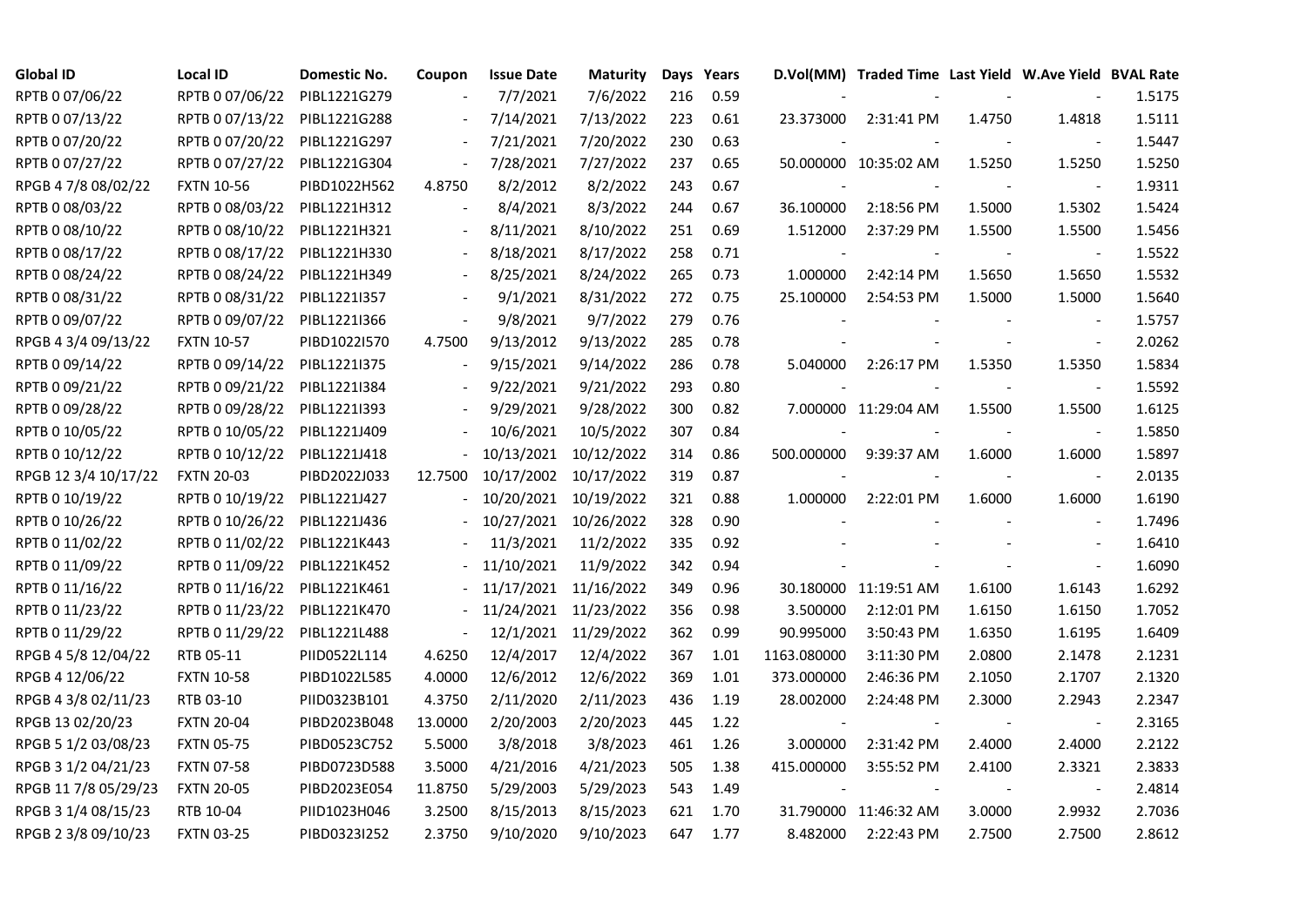| <b>Global ID</b>     | <b>Local ID</b>   | Domestic No. | Coupon  | <b>Issue Date</b> | <b>Maturity</b>  |     | Days Years |              | D.Vol(MM) Traded Time Last Yield W.Ave Yield BVAL Rate |        |                          |        |
|----------------------|-------------------|--------------|---------|-------------------|------------------|-----|------------|--------------|--------------------------------------------------------|--------|--------------------------|--------|
| RPGB 11 3/8 10/23/23 | <b>FXTN 20-06</b> | PIBD2023J068 | 11.3750 | 10/23/2003        | 10/23/2023       | 690 | 1.89       |              |                                                        |        |                          | 2.7288 |
| RPGB 2 3/8 03/09/24  | RTB 03-11         | PIID0324C115 | 2.3750  | 3/9/2021          | 3/9/2024         | 828 | 2.27       | 186.665000   | 3:37:56 PM                                             | 2.9000 | 2.8874                   | 2.8050 |
| RPGB 6 1/4 03/12/24  | RTB 05-12         | PIID0524C129 | 6.2500  | 3/12/2019         | 3/12/2024        | 831 | 2.28       | 115.600000   | 3:28:24 PM                                             | 2.9450 | 2.9461                   | 2.9521 |
| RPGB 4 1/2 04/20/24  | <b>FXTN 07-59</b> | PIBD0724D595 | 4.5000  | 4/20/2017         | 4/20/2024        | 870 | 2.38       |              | 11.600000 11:10:58 AM                                  | 2.8750 | 2.8750                   | 3.0435 |
| RPGB 12 3/8 06/03/24 | <b>FXTN 20-07</b> | PIBD2024F075 | 12.3750 | 6/3/2004          | 6/3/2024         | 914 | 2.50       |              |                                                        |        | $\overline{\phantom{a}}$ | 3.0665 |
| RPGB 12 7/8 08/05/24 | <b>FXTN 20-08</b> | PIBD2024H086 | 12.8750 | 8/5/2004          | 8/5/2024         | 977 | 2.68       |              |                                                        |        | $\blacksquare$           | 3.1591 |
| RPGB 4 1/8 08/20/24  | <b>FXTN 10-59</b> | PIBD1024H595 | 4.1250  | 8/20/2014         | 8/20/2024        | 992 | 2.72       |              |                                                        |        |                          | 3.2262 |
| RPGB 4 1/4 10/17/24  | <b>FXTN 05-76</b> | PIBD0524J762 | 4.2500  | 10/17/2019        | 10/17/2024 1,050 |     | 2.88       |              |                                                        |        |                          | 3.2531 |
| RPGB 13 3/4 11/11/24 | <b>FXTN 20-09</b> | PIBD2024K091 | 13.7500 | 11/11/2004        | 11/11/2024 1,075 |     | 2.94       |              |                                                        |        |                          | 3.3031 |
| RPGB 5 3/4 04/12/25  | <b>FXTN 07-61</b> | PIBD0725D618 | 5.7500  | 4/12/2018         | 4/12/2025 1,227  |     | 3.36       |              |                                                        |        | $\blacksquare$           | 3.7303 |
| RPGB 12 1/8 04/14/25 | <b>FXTN 20-10</b> | PIBD2025D103 | 12.1250 | 4/14/2005         | 4/14/2025 1,229  |     | 3.37       |              |                                                        |        | $\overline{\phantom{a}}$ | 3.5051 |
| RPGB 2 5/8 08/12/25  | RTB 05-13         | PIID0525H130 | 2.6250  | 8/12/2020         | 8/12/2025 1,349  |     | 3.69       | 751.500000   | 2:45:53 PM                                             | 3.5050 | 3.5571                   | 3.5964 |
| RPGB 3 5/8 09/09/25  | <b>FXTN 10-60</b> | PIBD10251608 | 3.6250  | 9/9/2015          | 9/9/2025 1,377   |     | 3.77       | 13.700000    | 3:17:31 PM                                             | 3.7500 | 3.7500                   | 3.7165 |
| RPGB 12 1/8 10/20/25 | <b>FXTN 20-11</b> | PIBD2025J116 | 12.1250 | 10/20/2005        | 10/20/2025 1,418 |     | 3.88       |              |                                                        |        |                          | 3.7484 |
| RPGB 18 1/4 11/29/25 | <b>FXTN 25-01</b> | PIBD2525K015 | 18.2500 | 11/29/2000        | 11/29/2025 1,458 |     | 3.99       |              |                                                        |        |                          | 3.7999 |
| RPGB 10 1/4 01/19/26 | <b>FXTN 20-12</b> | PIBD2026A122 | 10.2500 | 1/19/2006         | 1/19/2026 1,509  |     | 4.13       |              |                                                        |        | $\overline{\phantom{a}}$ | 3.8519 |
| RPGB 6 1/4 02/14/26  | <b>FXTN 07-62</b> | PIBD0726B627 | 6.2500  | 2/14/2019         | 2/14/2026 1,535  |     | 4.20       |              | 88.000000 11:11:40 AM                                  | 3.9750 | 4.0886                   | 4.0390 |
| RPGB 3 3/8 04/08/26  | <b>FXTN 05-77</b> | PIBD0526D772 | 3.3750  | 4/8/2021          | 4/8/2026 1,588   |     | 4.35       | 2401.020000  | 3:51:23 PM                                             | 4.1000 | 4.1014                   | 4.1126 |
| RPGB 3 1/2 09/20/26  | RTB 10-05         | PIID1026I057 | 3.5000  | 9/20/2016         | 9/20/2026 1,753  |     | 4.80       | 2.010000     | 2:43:22 PM                                             | 4.1500 | 4.1400                   | 4.0962 |
| RPGB 6 1/4 10/20/26  | RTB 15-01         | PIID1526J019 | 6.2500  | 10/20/2011        | 10/20/2026 1,783 |     | 4.88       | 0.500000     | 2:11:31 PM                                             | 4.2300 | 4.2300                   | 4.1269 |
| RPGB 8 12/07/26      | <b>FXTN 20-13</b> | PIBD2026L139 | 8.0000  | 12/7/2006         | 12/7/2026 1,831  |     | 5.01       |              |                                                        |        |                          | 4.1744 |
| RPGB 5 3/8 03/01/27  | RTB 15-02         | PIID1527C023 | 5.3750  | 3/1/2012          | 3/1/2027 1,915   |     | 5.24       |              |                                                        |        |                          | 4.2256 |
| RPGB 4 3/4 05/04/27  | <b>FXTN 10-61</b> | PIBD1027E617 | 4.7500  | 5/4/2017          | 5/4/2027 1,979   |     | 5.42       |              | 3.000000 11:03:18 AM                                   | 4.3000 | 4.3000                   | 4.2962 |
| RPGB 4 5/8 06/02/27  | RTB 05-14         | PIID0527L140 | 4.6250  | 12/2/2021         | 6/2/2027 2,008   |     | 5.50       | 23715.567000 | 3:49:23 PM                                             | 4.6150 | 4.5234                   | 4.6173 |
| RPGB 8 5/8 09/06/27  | <b>FXTN 20-14</b> | PIBD2027I140 | 8.6250  | 9/6/2007          | 9/6/2027 2,104   |     | 5.76       |              |                                                        |        | $\overline{\phantom{a}}$ | 4.3454 |
| RPGB 6 1/4 03/22/28  | <b>FXTN 10-63</b> | PIBD1028C635 | 6.2500  | 3/22/2018         | 3/22/2028 2,302  |     | 6.30       | 0.010000     | 2:19:38 PM                                             | 4.4000 | 4.4000                   | 4.3451 |
| RPGB 3 5/8 04/22/28  | <b>FXTN 07-64</b> | PIBD0728D649 | 3.6250  | 4/22/2021         | 4/22/2028 2,333  |     | 6.39       |              | 200.000000 10:16:32 AM                                 | 4.3000 | 4.3000                   | 4.3002 |
| RPGB 3 3/4 08/12/28  | <b>FXTN 07-65</b> | PIBD0728H654 | 3.7500  | 8/12/2021         | 8/12/2028 2,445  |     | 6.69       | 0.100000     | 2:19:39 PM                                             | 4.3250 | 4.3250                   | 4.2345 |
| RPGB 9 1/2 12/04/28  | <b>FXTN 20-15</b> | PIBD2028L151 | 9.5000  | 12/4/2008         | 12/4/2028 2,559  |     | 7.01       |              |                                                        |        |                          | 4.4793 |
| RPGB 6 7/8 01/10/29  | <b>FXTN 10-64</b> | PIBD1029A644 | 6.8750  | 1/10/2019         | 1/10/2029 2,596  |     | 7.11       | 36.170000    |                                                        |        |                          | 4.4536 |
| RPGB 8 3/4 05/27/30  | <b>FXTN 20-16</b> | PIBD2030E166 | 8.7500  | 5/27/2010         | 5/27/2030 3,098  |     | 8.48       |              |                                                        |        | $\overline{\phantom{a}}$ | 4.7755 |
| RPGB 2 7/8 07/09/30  | <b>FXTN 10-65</b> | PIBD1030G655 | 2.8750  | 7/9/2020          | 7/9/2030 3,141   |     | 8.60       | 10.000000    | 3:42:56 PM                                             | 4.8000 | 4.8000                   | 4.8819 |
| RPGB 12 1/2 07/28/30 | <b>FXTN 25-02</b> | PIBD2530G029 | 12.5000 | 7/28/2005         | 7/28/2030 3,160  |     | 8.65       |              |                                                        |        |                          | 4.8006 |
| RPGB 11 1/4 01/26/31 | <b>FXTN 25-03</b> | PIBD2531A032 | 11.2500 | 1/26/2006         | 1/26/2031 3,342  |     | 9.15       |              |                                                        |        |                          | 4.8715 |